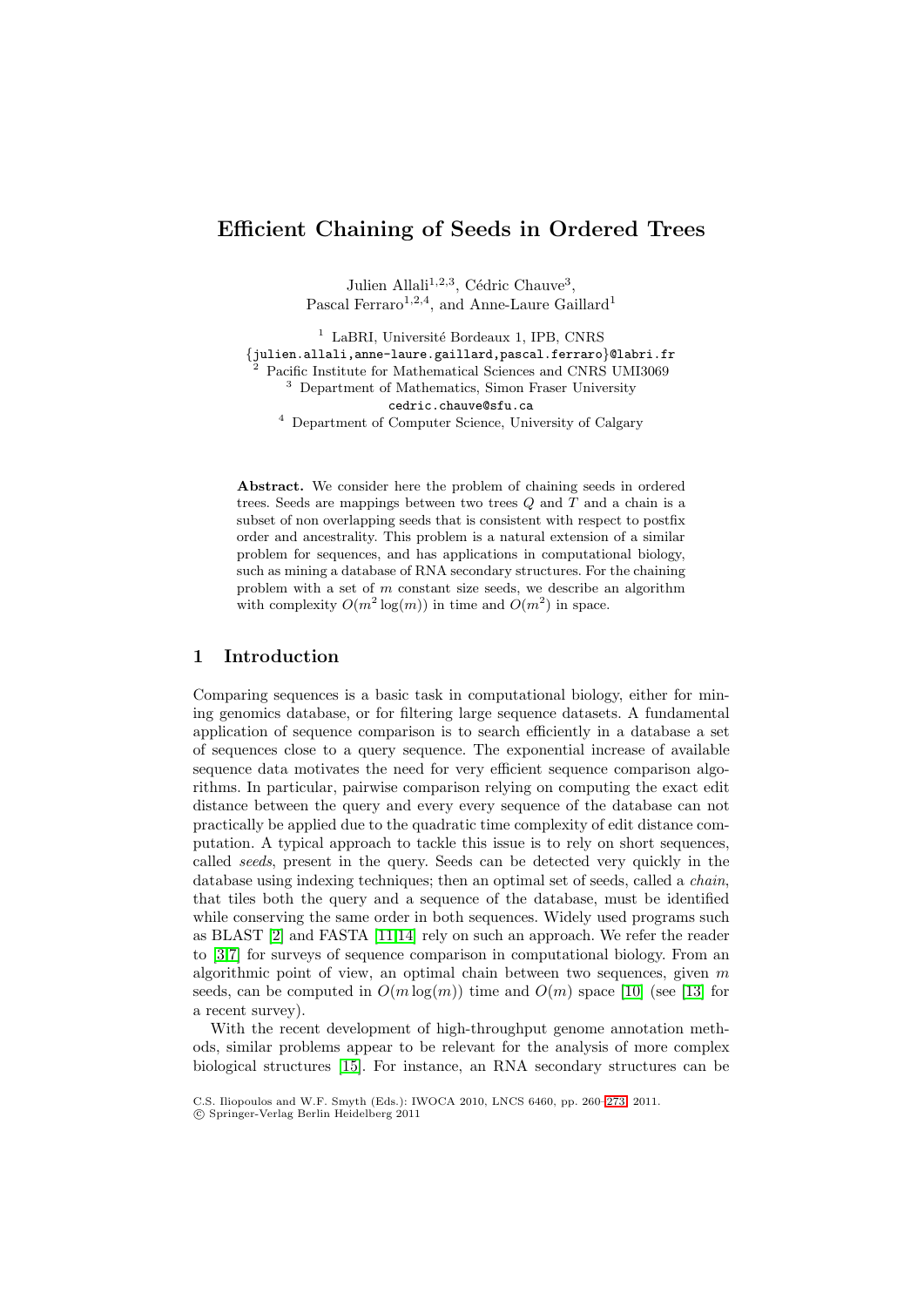represented by a tree or a graph whose nodes are the nucleotides and whose edges are the chemical bonds between them [\[16\]](#page-12-8). Mining large RNA secondary structure databases, such as Rfam [\[6\]](#page-12-9), is now an important computational biology problem. An initial approach, adapting the notion of edit distance to ordered trees, was pioneered by Zhang and Shasha [\[17\]](#page-12-10). The tree edit approach has been extended in several ways since then, leading either to hard problems, when a comprehensive set of edit operations is considered [\[9\]](#page-12-11), or to algorithms with a worst-case time complexity at best cubic, even with a minimal set of edit operations [\[5](#page-12-12)[,17\]](#page-12-10).

Recently, Heyne *et al.* [\[8\]](#page-12-13) introduced a chaining problem on an alternative representation of ordered trees called arc annotated sequences, motivated by pairwise RNA secondary structure comparison: once an optimal chain of seeds between two given RNA secondary structures is detected, the regions between successive seeds are processed independently using an edit distance algorithm, which speeds up significantly the comparison process. They considered seeds defined as *exact common patterns* and designed a dynamic programming algorithm to solve the seeds chaining problem. To the best of our knowledge, [\[8\]](#page-12-13) is the first paper addressing a chaining problem in trees.

After some preliminaries (Sections [2](#page-1-0) and [3\)](#page-4-0), we describe in Section [4](#page-6-0) an algorithm for finding the score of an optimal chain between two ordered trees (Maximal Chaining Problem) in  $O(m^2 \log(m))$  time and  $O(m^2)$  space when there are *m* seeds of constant size, thus improving on the result of Heyne *et al.* [\[8\]](#page-12-13). We conclude with further research avenues.

# <span id="page-1-0"></span>**2 Background and Problem Statement**

Let *T* be an ordered rooted tree of size *n*. Nodes of *T* are identified with their postfix-order index from 0 to  $n-1$ . Thus,  $n-1$  represents the root of *T*.  $T_i$ is the subtree of *T* rooted at *i*. We denote by  $T[i, j]$  the forest induced by the nodes that belong to the interval  $[i, j]$ ; if  $i > j$ , then  $T[i, j]$  is empty. The partial relationship "*i* is an ancestor of *j*" is denoted by  $i \prec j$ . For a tree *T* and a node *i* of *T*, the first leaf visited during a postfix traversal of  $T_i$  is denoted by  $l(i)$  and called the *leftmost leaf* of the node *i*. The ordered forest induced by the proper relationship "*i* is an ancestor of *j*" is denoted by *i* of *T*, the first leaf visited during a postfix trave called the *leftmost leaf* of the node *i*. The ordere descendants of *i* is denoted by  $\hat{T}_i = T[l(i), i - 1]$ .

**Definition 1.** Let *T* be an ordered rooted tree:

- 1. Let  $G = \{g_0, \ldots, g_{k-1}\}\$  be an ordered set of *k* nodes of *T*, with  $0 \le g_j < n$ . If the subgraph of *T* induced by *G* is connected, then *G* is called an *internal tree* rooted at  $g_{k-1}$  also referred to as  $r<sub>G</sub>$ .
- 2. The set of leaves of the internal tree  $G$  is denoted by  $L(G)$ .
- 3. A node  $g_j$  of *G* is said to be *completely inside G* if  $g_j$  is not a leaf of *T* and all its children belong to *G*. The set of nodes of *G* that are not completely inside *G* is called the *border of G* and is denoted by  $B(G)$ .
- 4. Two internal trees  $G^1$  and  $G^2$  *overlap* if they share at least one node, *i.e.*  $G^1 \cap G^2 \neq \emptyset$ .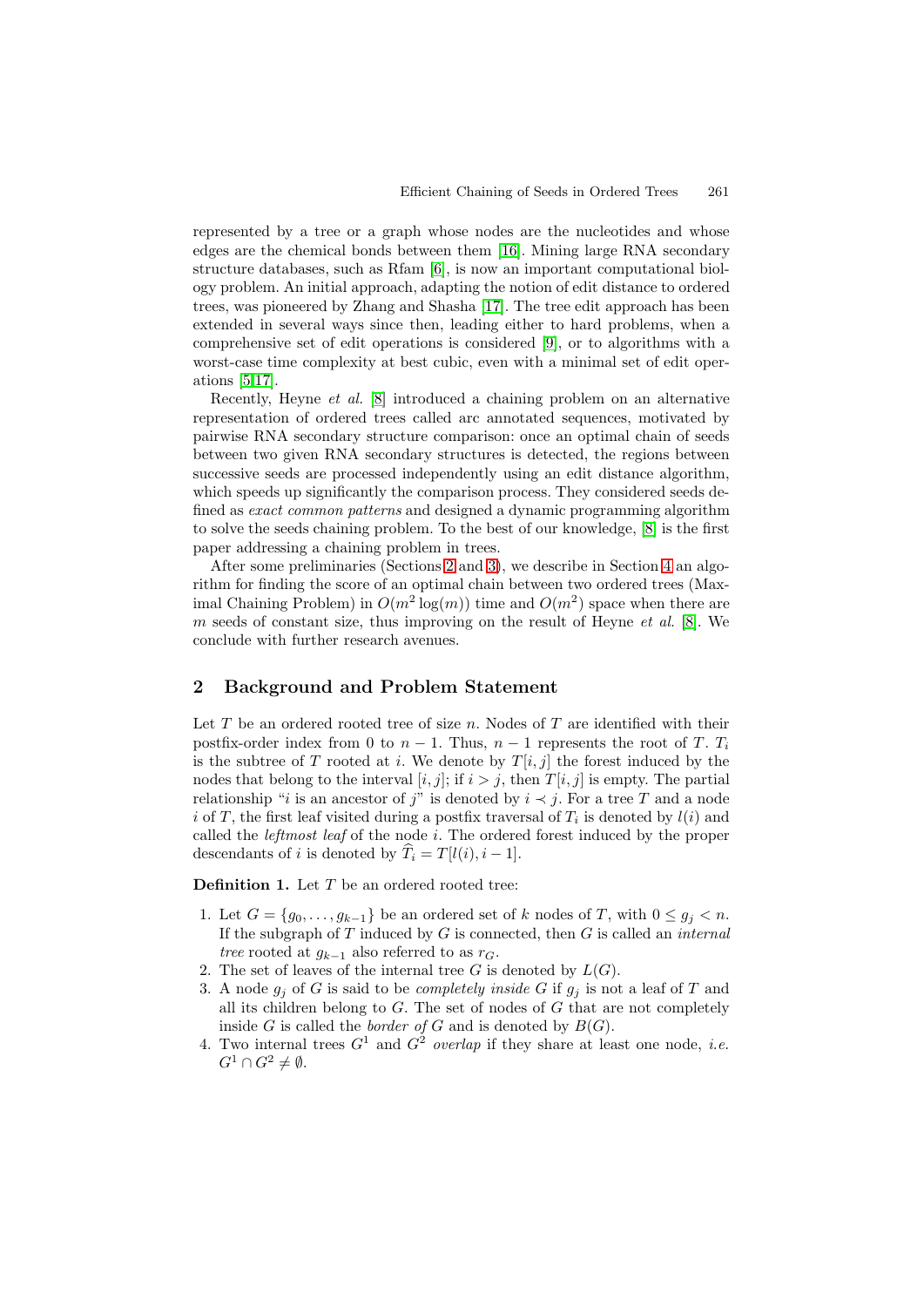We now recall the central notion of *valid mapping* between two trees introduced in [\[16\]](#page-12-8) for the tree edit distance. Given two trees *Q* and *T* , a valid mapping *P* between *Q* and *T* is a set of pairs of  $Q \times T$  such that, if  $(q_i, t_i)$  and  $(q_j, t_j)$ belong to *P*, then

- 1.  $q_i = q_j$  if and only if  $t_i = t_j$ ,
- 2.  $q_i < q_j$  if and only if  $t_i < t_j$ ,
- 3.  $q_i \prec q_j$  if and only if  $t_i \prec t_j$ .

From now we use the term *mapping* to refer to a valid mapping. Given a mapping *P* between *Q* and *T* , the smallest internal tree of *Q* (resp. *T* ) that contains all nodes of  $Q$  (resp.  $T$ ) belonging to a pair of  $P$  is denoted by  $Q_P$  (resp.  $T_P$ ).  $Q_P$ and  $T_P$  are respectively called the internal trees of  $Q$  and  $T$  induced by  $P$ .

**Definition 2.** Let *Q* and *T* be two ordered trees.

- 1. A *seed P* between *Q* and *T* is a mapping between *Q* and *T* such that  $(r_{Q_P}, r_{T_P}) \in P$  and all the nodes of the border of  $Q_P$  (resp.  $T_P$ ) belong to a pair of *P*.
- 2. The border (resp. leaves)  $B(P)$  (resp.  $L(P)$ ) of the seed P is the set of pairs  $(x, y) \in P$  such that  $x \in B(Q_P)$  and  $y \in B(T_P)$  (resp.  $x \in L(Q_P)$  and  $y \in L(T_P)$ .
- 3. The *size* |*P*| of the seed *P* is the number of pairs its mapping contains.
- 4. For a set *S* of seeds,  $||S||$  is the sum of the sizes of the  $|S|$  seeds in *S*.

Note that, theoretically, the number of seeds between *Q* and *T* can be exponential in the size of *Q* and *T* , although in applications such as RNA secondary structure comparison, this exponential upper bound is unlikely to be reached (see [\[8\]](#page-12-13) for example).

**Definition 3.** Let *Q* and *T* be two ordered trees.

- 1. A pair  $(P^1, P^2)$  of seeds between *Q* and *T* is *chainable* if  $Q_{P^1}$  does not
- overlap  $Q_{P^2}$ ,  $T_{P^1}$  does not overlap  $T_{P^2}$ , and  $P^1 \cup P^2$  is a mapping.<br>2. A *chain* is a set  $C = \{P^0, P^1, \ldots, P^{\ell-1}\}$  of seeds between  $Q$  and  $T$  such that<br>any pair  $(P^i, P^j)$  of distinct seeds in  $C$  is ch any pair  $(P^i, P^j)$  of distinct seeds in *C* is chainable.
- 3. Given a scoring function  $v$  for the seeds  $P^i$ , the score of a chain  $C$  is the  $\frac{i}{\kappa}v(P^i).$
- 4. Given a set *S* of possibly overlapping seeds between *Q* and *T*,  $C_S(Q,T)$ denotes the set of all possible chains between *Q* and *T* included in *S*.

We can now define the main problem we consider in the present paper (illustrated in Fig. [1\)](#page-3-0).

**Problem.** Maximum Chaining Problem (MCP):

Input: A pair  $(Q, T)$  of ordered rooted trees, a set  $S = \{P^0, \ldots, P^{m-1}\}\$  of *m* possibly overlapping seeds between  $Q$  and  $T$ , a scoring function  $v$  on the seeds *P*i .

Output: The maximum score chain *C* included in *S*:

 $MCP(Q, T, S) = \max\{v(C); C \in C(S(Q, T)\}.$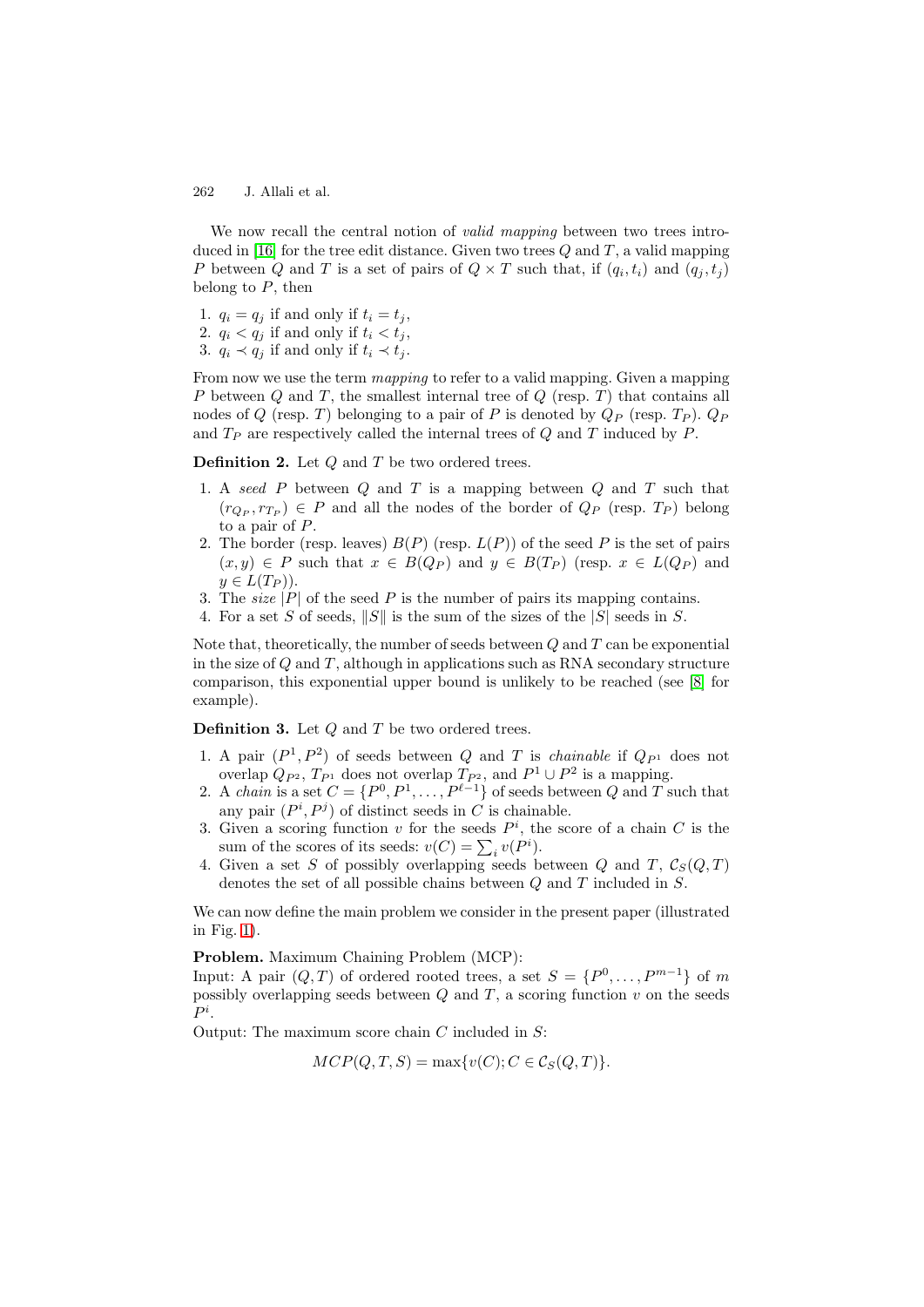<span id="page-3-0"></span>

**Fig. 1.** An instance of the MCP with 6 seeds:  $P^0 = \{(2, 10), (3, 11)\}, P^1 =$  $\{(6,3)\}, P^2 = \{(9,5)\}, P^3 = \{(10,6), (11,7)\}, P^4 = \{(7,4), (11,7), (12,8)\}, P^5 =$  ${(3, 1), (13, 9), (14, 11)}.$  If for every seed  $v(P^i) = |P^i|$ , an optimal chain is composed of  $\{P^1, P^2, P^4, P^5\}$  and has a score of 8.

*Remark 1.* The notion of mapping extends naturally to ordered forests. Hence, if *S* is a set of seeds such that each seed is a seed between a tree of  $F_1$  and a tree of *F*2, then the MCP can naturally be extended to ordered forests.

<span id="page-3-1"></span>*Remark 2.* To compare with chaining algorithms for sequences, we represent a sequence  $u = (u_0, \ldots, u_{n-1})$  by a unary tree, rooted at a node labeled by *u*<sub>n−1</sub>, where every internal node has a single child and *u*<sub>0</sub> is the unique leaf: the sequence of nodes visited by the postfix-order traversal of this tree is exactly *u*.

*Motivation and background.* As far as we know, [\[8\]](#page-12-13) is the only work that attacks the MCP in tree structures, although the authors describe the problem in terms of arc-annotated sequences. They proposed a dynamic programming algorithm to solve the maximum chaining problem with some restrictions on the seeds (precisely, seeds are maximal exact pattern common to the considered sequences). This dynamic programming technique is different from the approach used for the currently best known algorithms for Maximum Chaining Problem in sequences [\[10](#page-12-5)[,13\]](#page-12-6). Moreover, when applied to arc-annotated sequences with no arc (*i.e.* sequences) and *m* seeds, it can be shown this algorithm has a worst-case time complexity in  $O(m^2)$ .

<span id="page-3-2"></span>*Result statement.* Our main result is the following:

**Theorem 1.** *Let S be a set of m seeds between two ordered trees Q and T . After an O*(*S*) *time preprocessing of the m seeds of S one can solve the Maximum Chaining Problem in*  $O(||S|| \log(||S||) + m||S|| \log(m))$  *time and*  $O(m||S||)$  *space.* 

Note that we described the complexity of our algorithm using uniquely the set of seeds *S*, unlike Heyne *et al.* [\[8\]](#page-12-13), who, for the same problem, also consider the sizes of *Q* and *T* (see [\[1\]](#page-12-14) for a detailed analysis of the complexity of the algorithm of [\[8\]](#page-12-13)). We prove in Section [4,](#page-6-0) that our algorithm solves the maximal chaining problem on sequences (*i.e.* unary trees as described in Remark [2](#page-3-1) above) in  $O(m \log(m))$  time and  $O(m)$  space complexity.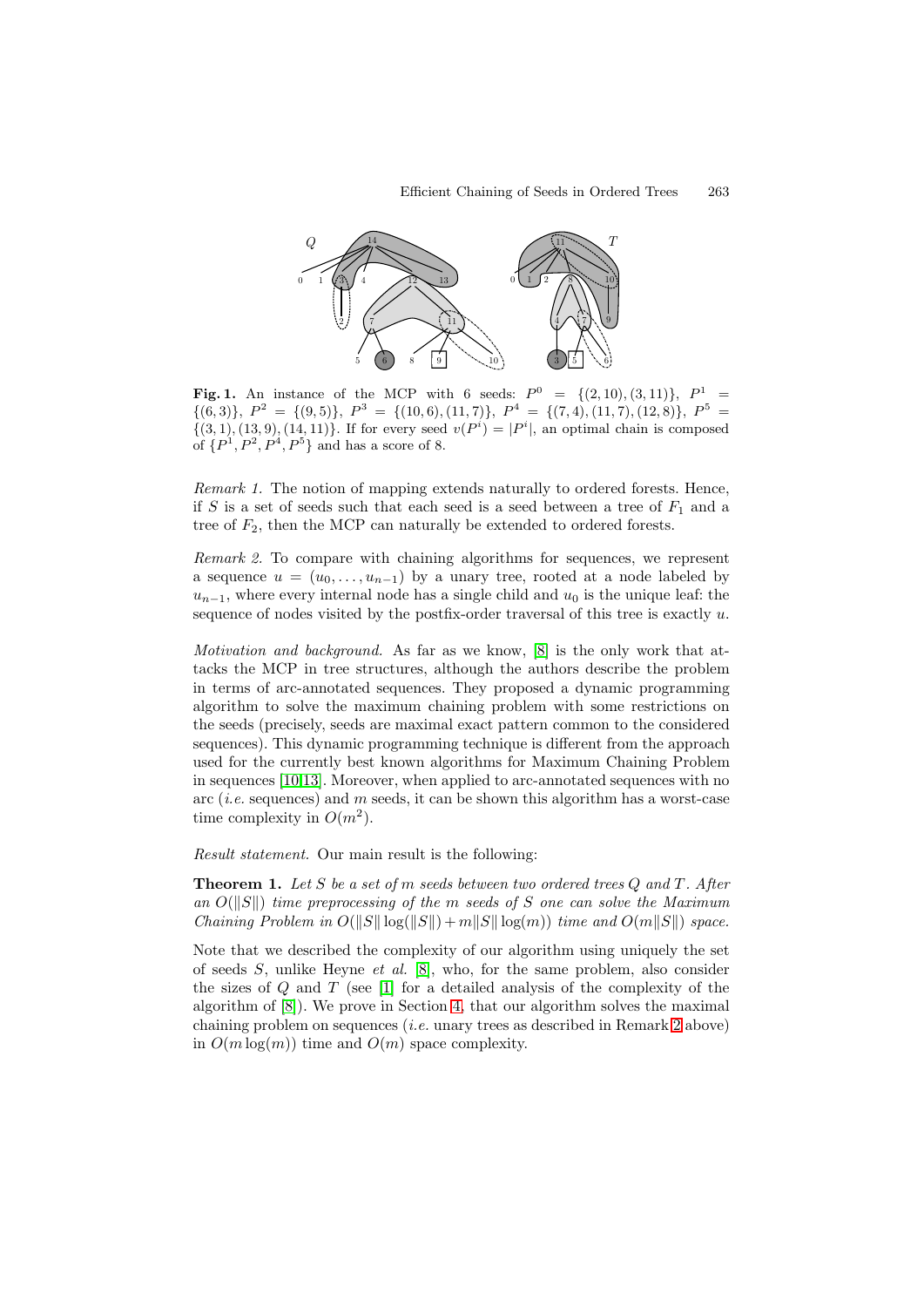<span id="page-4-3"></span>*Remark 3.* Without loss of generality, from now we assume that the seeds *P*<sup>i</sup> are sorted increasingly according to the postfix number of their roots in *Q*, that is:  $r_{Q_{P^0}} \leq \cdots \leq r_{Q_{P^i}} \leq \cdots \leq r_{Q_{P^{m-1}}}$ . For a given chain *C*, the *last* seed of *C* is then the seed with the highest postfix index in *Q*.

# <span id="page-4-0"></span>**3 Combinatorial Properties of Seeds and Chains**

We first describe combinatorial properties of seeds and chains, that naturally lead to a recursive scheme to compute a maximum chain. Indeed, we show that given a chain *C* and its last seed *P*, the root and border of *P* define a partition of both  $Q - Q_P$  and  $T - T_P$  into pairs of forests that contain the seeds  $C - {P}$ and form sub-chains of  $C$ . More precisely, for every border nodes  $(x, y)$  of a seed *P*, we define the couples of forests included in  $(Q_x, T_y)$ , that is composed of descendents of  $(x, y)$ , each that any soad included into such souple of forest is descendants of  $(x, y)$ , such that any seed included into such couple of forest is chainable with *P*.

**Definition 4.** Let *P* be a seed on two trees *Q* and *T* and  $(a, b; c, d)$  be a quadruple such that  $l(r_{Q_P}) \le a < b < r_{Q_P}$ ,  $l(r_{T_P}) \le c < d < r_{T_P}$  and the pair of forests  $(Q[a, b], T[c, d])$  does not contain any node involved in  $P(Q_P \cap Q[a, b]) = \emptyset$  and  $T_P \cap T[c, d] = \emptyset$ ).  $(a, b; c, d)$  is a *chainable area* if for all  $i \in [a, b]$  and all  $j \in [c, d]$ , *P* ∪  $(i, j)$  is a valid mapping.  $(a, b; c, d)$  is a *maximal chainable area* for *P* if neither  $(a-1, b; c, d)$  or  $(a, b+1; c, d)$  or  $(a, b; c-1, d)$  or  $(a, b; c, d+1)$  are chainable areas for *P*.

For example, in Fig. [1,](#page-3-0) let us consider the seed  $P = P^5$ ; then,  $(4, 12; 2, 8)$  is a maximal chainable area. See also Figure [2.](#page-4-1)

<span id="page-4-1"></span>

**Fig. 2.** Illustration of the notion of chainable areas of a seed of size 5:  $P =$  $\{(x_0, y_0), \ldots, (x_4, y_4)\}\$ and there are 4 chainable areas for *P* each indicated by a different filling pattern

<span id="page-4-2"></span>**Definition 5.** Let  $(x, y) \in B(P)$  for a seed *P* between *Q* and *T*. We define by  $F(x, y) = \{(a_i, b_i; c_i, d_i)\}\$ the set of all maximal chainable areas for *P* included in  $(Q_x; T_y)$  such that there is no border node of *P* in *Q* (resp. *T*) on the path from *b* to *x* (resp. *d* to *y*). We call this set the *chainable areas* of  $(x, y)$ .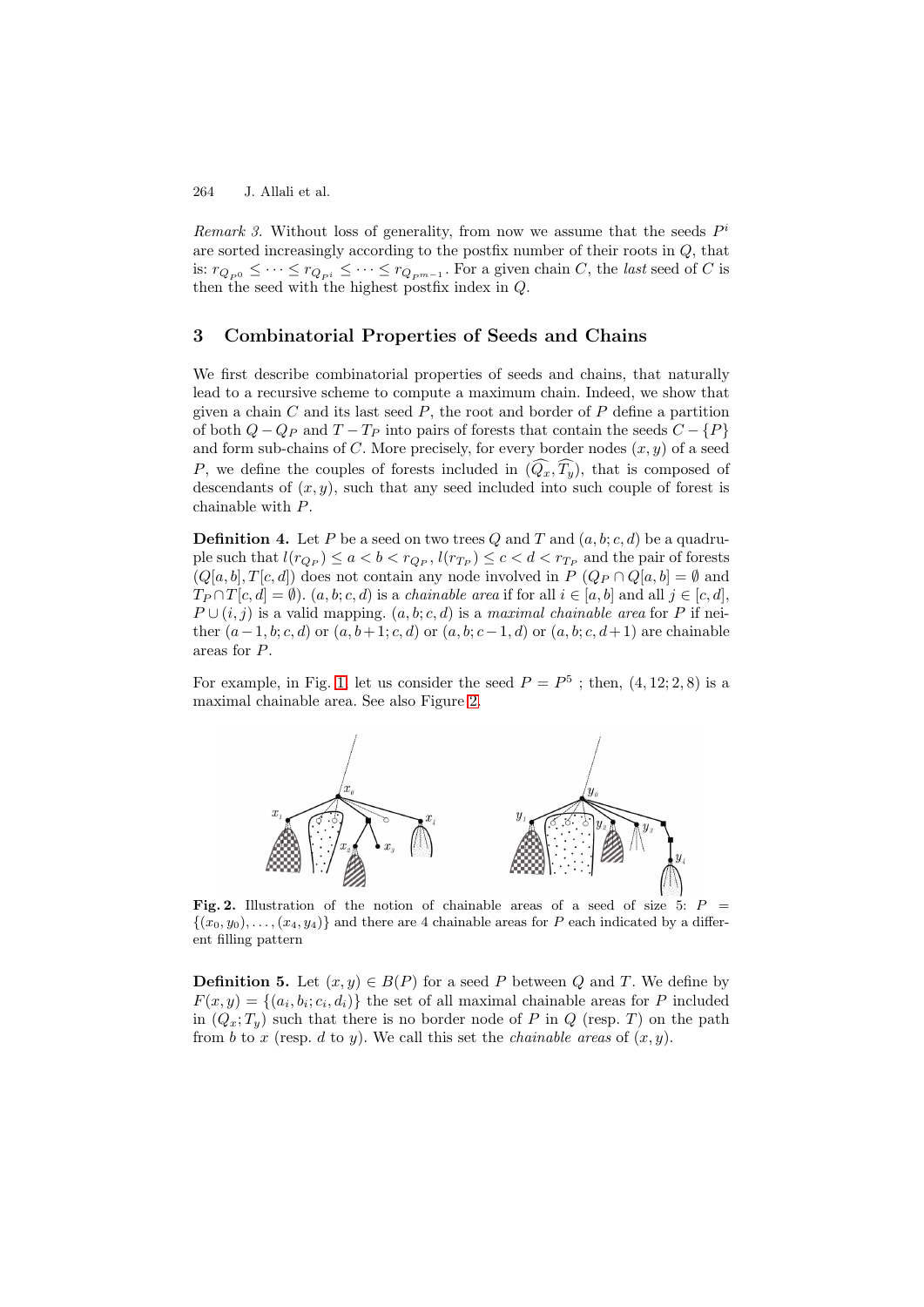For example, let us consider a pair (*x, y*) in *L*(*P*) such that *x* and *y* are not a leaf of respectively  $Q$  and  $T$ , then  $F(x, y)$  represents the couple of forests  $\hat{Q}_x$  and  $\hat{T}_y$ ,  $F(x, y) = \{((x), x - 1; l(y), y - 1)\}$ . In Fig. [1,](#page-3-0) with  $P = P^4$  and  $(x, y) = (11, 7)$ ,  $F(x, y) = (9, 10, 5, 6)$ ), if  $(x, y) = (14, 11) \in P(D^5)$ ,  $I(D^5)$  $F(x, y) = (11, 7), F(x, y) = \{(8, 10, 5, 6)\};$  if  $(x, y) = (14, 11) \in B(P^5) - L(P^5),$  $F(x, y) = \{(0, 1; 0, 0), (4, 12; 2, 8)\}.$  See also Figure [3.](#page-5-0)

<span id="page-5-0"></span>

**Fig. 3.** (Left) Illustration of Definition [5](#page-4-2) for a seed *P* (the shaded zone) and  $(x, y) \in$  $B(P) - L(P)$ :  $F(x, y) = \{(a_0, b_0, c_0, c_1), (a_1, b_1, c_1, c_1), (a_2, b_2, c_2, c_2)\}\.$  (Right) Illustration of the maximum number of chainable areas of a seed.

**Definition 6.** The *chainable areas* of a seed *P*, denoted by *CA*(*P*), is the union of the sets of quadruples  $F(x, y)$  for all pairs  $(x, y) \in B(P)$ .

*Notation.* For a seed *P* (resp. chain *C*) and a chainable area  $(a, b; c, d)$ , we say that  $P \subset (a, b; c, d)$  (resp.  $C \subset (a, b; c, d)$ ) if  $a \leq r_{Q_P} \leq b$  and  $c \leq r_{T_P} \leq d$ .

The following property is a relatively straightforward consequence of the definitions of seeds and chainable areas (Fig. [3\)](#page-5-0).

<span id="page-5-2"></span>*Property 1.* Given a seed *P* between trees *Q* and *T*,  $|CA(P)| \leq 2 \times |B(P)| - 1$ .

From now, for every  $(x, y)$  of a seed  $P<sup>j</sup>$ , we denote by  $x<sup>j</sup>$  the unique node *y* of *T* associated with *x* in  $P<sup>j</sup>$ . We also denote by  $F<sub>j</sub>(x)$  the set of quadruples  $F(x, x^j)$  for the pair of nodes  $(x, x^j) \in P^j$ .

The next property describes the structure of any chain between two forests  $Q[a, b]$  and  $T[c, d]$  included in a set of *m* seeds  $S = \{P^0, \ldots, P^{m-1}\}$ . It is a direct consequence of the constraints that define a valid mapping and the fact that seeds are non-overlapping in a chain.

<span id="page-5-1"></span>*Property 2.* Let  $P^j$  be the last seed of a chain *C* included into two forests  $Q[a, b]$ and  $T[c, d]$ .

- 1. *C* can be decomposed into  $|CA(P^j)|+2$  (possibly empty) distinct sub-chains: *P*<sup>j</sup> itself,  $|CA(P^j)|$  chains: for each  $(e, f; g, h) \in CA(P^j)$  a (possible empty) chain included into  $Q[e, f]$  and  $T[g, h]$  and a chain included into the forests  $Q[a, l(r_j) - 1]$  and  $T[c, l(r_j^j) - 1]$ .<br>Moreover *C* is a chain of maxim
- 2. Moreover, *C* is a chain of maximum score among all chains in  $Q[a, b]$  and  $T[c, d]$  that contain  $P<sup>j</sup>$  if and only if all of its sub-chains described above are chains of maximum score with respect to the corresponding forests defined by  $CA(P<sup>j</sup>)$ .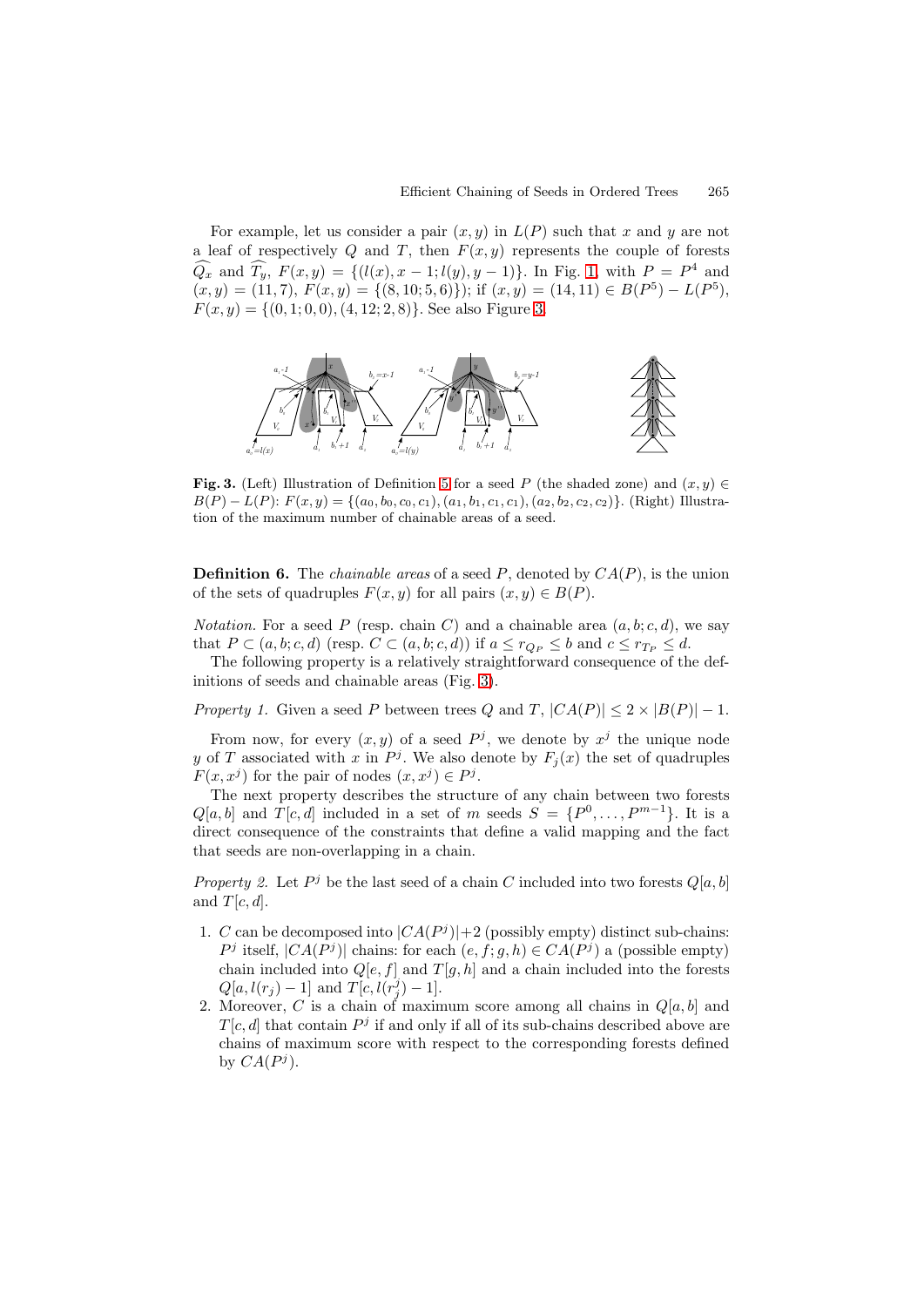Property [2.](#page-5-1)2 naturally leads to a recursive scheme to compute an optimal chain between two forests  $Q[a, b]$  and  $T[c, d]$  that ends by the last seed of a set. If  $MCP'(Q[a, b], T[c, d], \{P^0 \dots P^j\})$  is the score of a maximum chain between  $Q[a, b]$  and  $T[c, d]$  and that contains  $P<sup>j</sup>$ :

<span id="page-6-3"></span>
$$
MCP'(Q[a, b], T[c, d], \{P^0 \dots P^j\}) =
$$
\n(1)

 $\bigcap$ 0 if  $P^j \not\subset (a, b; c, d),$ 0<br> $v(P^j)$  +  $\sum$  $(e, f; g, h) \in CA(P^j)$  $MCP(Q[e, f], T[g, h], \{P^0 \dots P^{j-1}\})$  otherwise.  $+MCP(Q[a, l(r_j) - 1], T[c, l(r_j^j) - 1], \{P^0 \dots P^{j-1}\})$ 

and thus  $MCP(Q, T, S)$  can be computed using  $MCP'$  as follow<sup>[1](#page-6-1)</sup>:

<span id="page-6-4"></span>
$$
MCP(Q[a, b], T[c, d], \{P^0 \dots P^j\}) = \max_{i=0 \dots j} MCP'(Q[a, b], T[c, d], \{P^0 \dots P^i\}) \tag{2}
$$

$$
MCP(Q, T, S) = MCP(Q[0, r_Q], T[0, r_T], S) \tag{3}
$$

The main challenge in designing an algorithm for the MCP is then to implement efficiently this recursive formula, that was already central in the dynamic programming algorithm of [\[8\]](#page-12-13). In Section [4,](#page-6-0) we will rely on the fact that for every seed  $P^j$ ,  $CA(P^j)$  and, for every border node *x* of  $P^j$ ,  $F_j(x)$ , have been computed during a preprocessing phase. A journal version will discuss the issues related to this preprocessing and will show that it can be done in  $O(||S||)$  time and space (see also  $[1]$ ).

# <span id="page-6-0"></span>**4 Algorithms for the Maximum Chaining Problem**

From now, we consider that we are given two ordered trees *Q* and *T* , a set  $S = \{P^0, \ldots, P^{m-1}\}\$ of seeds and a scoring score *v* on *S*. Furthermore, we assume that the score  $v(j)$  of a seed  $P<sup>j</sup>$  can be accessed in constant time and the seeds of *S* are given as a list *I* of triples  $(i, f, j)$  such that: (1) *i* is the postfix number of either the root of  $P_Q^j$  or a border node of  $P_Q^j$  (ie.  $i \in B(P_Q^j) \cup \{r_j\}$ )<br>and (2) f is a flag indicating if i is either border  $(f = 0)$  or root  $(f = 1)$  for  $P_Q^j$ . Thus if *i* is both in  $B(P_Q^J)$  and the root of  $P_Q^J$  then *i* appears in two distinct triples<sup>[2](#page-6-2)</sup>. Moreover, for a node *i* in *Q* belonging to a seed  $P<sup>j</sup>$ , we assume that the corresponding node in  $T$ ,  $i^j$  (or more precisely its postfix number in  $T$ ) can be accessed in constant time. Finally, for every node *i* in *Q* and *T* , its leftmost leaf  $l(i)$  is also supposed to be accessed in constant time.

As a preprocessing, *I* is sorted in lexicographic order. Thus, if a node is both in the border and root of  $P<sup>j</sup>$ , it first appears in *I* as a border, then as a root. This sorting can be done in  $O(||S|| \log(||S||))$  time. In our algorithms, we visit

<sup>&</sup>lt;sup>1</sup> We remind that the seeds are supposed to be sorted incrementally (see Remark [3\)](#page-4-3).<br><sup>2</sup> Honce, we do not require as input the whole seeds mannings but just the borders

<span id="page-6-2"></span><span id="page-6-1"></span><sup>2</sup> Hence, we do not require as input the whole seeds mappings but just the borders and roots of the seeds, as it is usual when chaining seeds in sequences.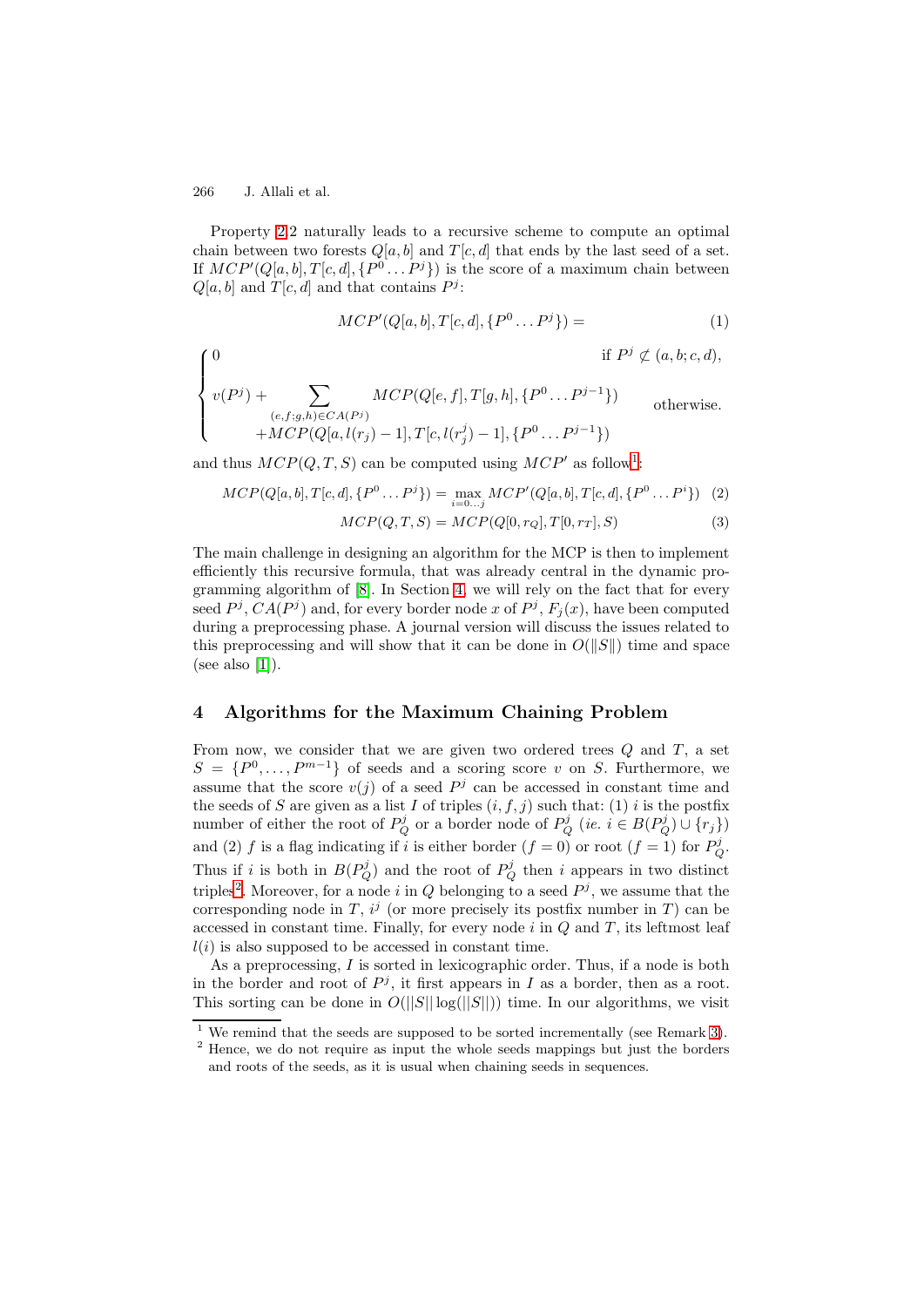successively the elements of  $I$  in increasing order, and a seed  $P<sup>j</sup>$  is said to be *processed* after its root has been processed (*i.e.* the current element of *I* is greater than  $(r_i, 1, i)$  for the order defined above).

In the following, we first introduce a simple but non optimal algorithm to compute the MCP between *Q* and *T* which does not require any special data structure. In a second step, we will present a more efficient method based on a simple modification of this algorithm.

#### **4.1 A Simple Non Optimal Algorithm**

In order to compute in constant time the partial *MCP* for any pair of forests in  $CA(P<sup>j</sup>)$  as described in equation [\(1\)](#page-6-3), we introduce a data structure *M* indexed by quadruples of integers  $(a, b; c, d)$  defining the forests  $Q[a, b]$  and  $T[c, d]$ . These quadruples  $(a, b; c, d)$  belong to a set  $Y = Y_1 \cup Y_2 \cup Y_3$  defined as follows:  $(a,$ <br>  $\begin{bmatrix} an \\ m-1 \end{bmatrix}$ 

$$
Y_1 = \bigcup_{j=0}^{m-1} CA(P^j), \ Y_2 = \{(0, r_Q, 0, r_T)\},\
$$

*Y*<sub>3</sub> = {(*a, l*(*r*<sub>j</sub>) − 1; *c, l*(*r*<sub>j</sub><sup>2</sup>) − 1) | ∃(*b, d*); (*a, b*; *c, d*) ∈ *Y*<sub>1</sub> ∪ *Y*<sub>2</sub> and *P*<sup>j</sup> ⊂ (*a, b*; *c, d*)}

In algorithm [1,](#page-8-0) the function Update replaces the value of  $M[a, b, c, d]$  by a real number *w* if *w* is greater than  $M[a, b, c, d]$ . We also use an array *V* of *m* integers to store the intermediate quantities of  $MCP'$ . The correctness of the algorithm relies on the following invariants for the two data structures *V* and *M*, that we prove later:

- M1. After  $P^j$  has been processed, then  $M[a, b, c, d] = MCP(Q[a, b], T[c, d],$  $\{P^0, \ldots, P^j\}$  for every  $(a, b; c, d) \in Y$ .
- V1. After  $P^j$  has been processed, then  $V[j] = MCP'(Q, T, \{P^0, \ldots, P^j\}).$

*Correctness of the algorithm.* Obviously, V1 implies that  $\max_j V[j]$  contains the score of the maximum chain (equations [\(2\)](#page-6-4) and [\(3\)](#page-6-4)). Let us assume now that M1 is satisfied. If the seed  $P<sup>j</sup>$  has been processed, then  $V[j]$  contains the sum of  $v(j)$  (line [1\)](#page-8-1), the MCP scores of the chainable areas of all its border nodes (line [5\)](#page-8-2) and the MCP score between forests  $Q(0, l(r_j) - 1)$  and  $T(0, l(r_j^j) - 1)$ <br>(line 11) From Property 2 and (1)  $V^{[j]}$   $MCD'$  (*Q*, *T* (*P*<sup>0</sup>  $P^{(j)}$ ) and  $V^{[j]}$ (line [11\)](#page-8-3). From Property [2](#page-5-1) and [\(1\)](#page-6-3),  $V[j] = MCP'(Q, T, \{P^0, \ldots, P^j\})$  and V1 is satisfied.

We prove M1 by induction. Initially, since no seed has been processed, line [2](#page-8-4) ensures that M1 is satisfied. Now let us assume that M1 is satisfied for all processed seeds  $\{P^0,\ldots,P^{j-1}\}\$ and the input  $(i,1,j)$  is being processed. If  $P^j \not\subset$  $(a, b, c, d)$ , then by induction, M1 is satisfied for  $M[a, b, c, d]$ . Otherwise, the loop in lines [7](#page-8-5) and [8](#page-8-6) ensures that M1 is satisfied for all entries *M*[*a, b, c, d*] such that  $(a, b; c, d) \in Y_1 \cup Y_2$ , as  $(a, l(r_j) - 1; c, l(r_j^j) - 1)$  does not contain  $P^j$ ; thus by induction M1 is satisfied for this index. Finally, the loop in line 9 undate all induction M1 is satisfied for this index. Finally, the loop in line [9](#page-8-7) update all  $(a, b; c, d) \in Y_3$  including  $P^j$ , and M1 is satisfied for all entries of M.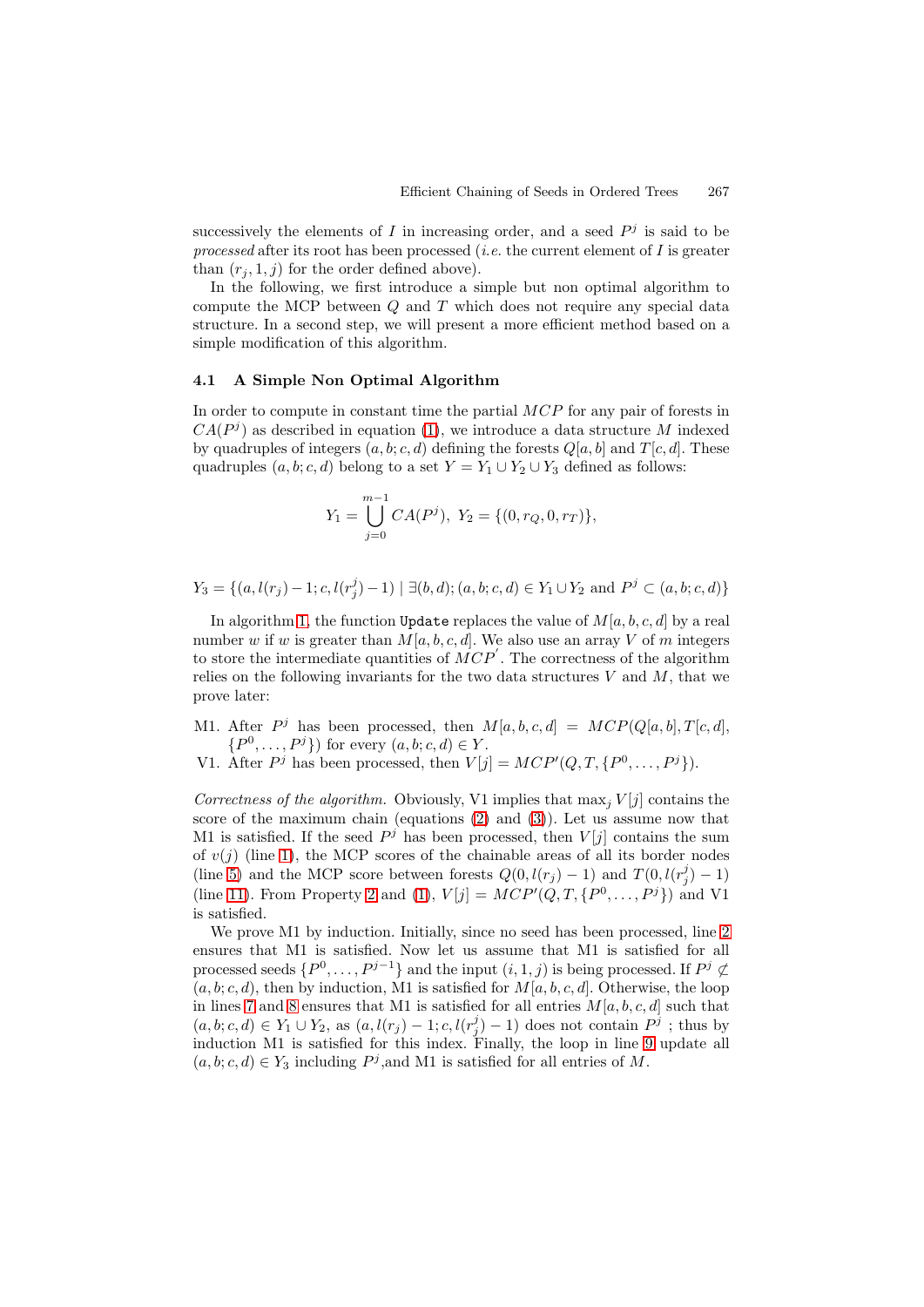<span id="page-8-0"></span>**Algorithm 1.** *MCP*1: compute the score of a maximum chain.

<span id="page-8-9"></span><span id="page-8-8"></span><span id="page-8-6"></span><span id="page-8-5"></span><span id="page-8-4"></span><span id="page-8-2"></span><span id="page-8-1"></span>**for** *j* from 0 to  $m-1$  **do**  $V[j] = v(j)$ **foreach**  $(a, b; c, d) \in Y$  **do**  $M[a, b, c, d] = 0$  **foreach** (*i, f, j*) **in** *I* **do if**  $f = 0$  **then**  $\#$  *i.e.*  $(i, i^j) \in B(P^j)$ **foreach**  $(a, b; c, d) \in F_j(i)$  **do**  $V[j] = V[j] + M[a, b, c, d]$ <br>6 **else**  $\#$  *i.e.*  $f = 1$  *and i is the root of*  $Q_{pj}$ ,  $i = r_j$ **else** # *i.e.*  $f = 1$  *and i is the root of*  $Q_{Pj}$ ,  $i = r_j$ <br>7 **foreach**  $(a, b; c, d) \in Y_1 \cup Y_2$  *s.t.*  $P^j \subset (a, b; c, d)$ **foreach**  $(a, b; c, d) \in Y_1 \cup Y_2$  s.t.  $P^j \subset (a, b; c, d)$  **do** 8 Update  $M[a, b, c, d]$  with  $w = V[j] + M[a, l(r_j) - 1, c, l(r_j^j) - 1]$ **foreach**  $P^g \subset (r_j + 1, b; r_j^j + 1, d)$  **do** 10 Update  $M[a, l(r_g) - 1, c, l(r_g^g) - 1]$  with *w*  $V[j] = V[j] + M[0, l(r_j) - 1, 0, l(r_j^j) - 1]$ <br>
12 notus we see  $V^{[j]}$ **return** max<sub>*j*</sub>  $V[j]$ 

<span id="page-8-7"></span><span id="page-8-3"></span>*Complexity analysis.* From Property [1,](#page-5-2) the space required to encode the entries of *M* indexed by  $Y_1$  is in  $O(||S||)$ . The space required to encode the entries of *M* indexed by  $Y_3$  is in  $O(m^2)$ , as for every pair of seeds  $P^i$  and  $P^j$ , there is at most one chainable area of  $CA(P<sup>i</sup>)$  that contains  $P<sup>j</sup>$ .

We now address the worst-case time complexity. We do not factor the preprocessing required to compute the  $F_j$  and  $CA$  and we assume *I* has been sorted in time  $O(||S|| \log(||S||)$ . The amortized cost of lines [4](#page-8-8)[–5](#page-8-2) is  $O(||S||)$ , as each chainable area is considered once, there are  $O(||S||)$  such areas, and we assumed we can access them in amortized constant time. A naive implementation of lines [6](#page-8-9)[–11](#page-8-3) would require  $O(m^2||S||)$  operations: indeed, there are *m* iterations of the loop in line [6,](#page-8-9) the loop in line [7](#page-8-5) considers only entries indexed by  $Y_1 \cup Y_2$  (there are  $O(||S||)$  such entries) and the loop on line [9](#page-8-7) iterates  $O(m)$  times. However, we can notice that there are  $O(m)$  entries  $(a, b; c, d) \in Y_1 \cup Y_2$  such that  $P^j \subset (a, b; c, d)$ , and it is possible to preprocess *I* in time and space  $O(m||S||)$  in such a way that the loop in line [7](#page-8-5) can be implemented to perform  $O(m)$  iterations, leading to a total time complexity of  $O(||S|| \log(||S||) + m||S|| + m^3)$  (respectively for sorting the input, preprocessing and then the main algorithm).

#### <span id="page-8-10"></span>**4.2 A More Efficient Algorithm**

We describe and analyze now a more efficient algorithm, which proves our main result, Theorem [1.](#page-3-2)

The key ideas are to access less entries from *M* (while maintaining property M1 on the remaining entries though) and to complement *M* with a data structure *R* that can be queried in  $O(\log(m))$  instead of  $O(1)$ , but whose maintenance does not require a loop with  $O(m^2)$  iterations. Formally, let  $X =$  $\{(a, c) \text{ s.t. } \exists (a, b; c, d) \in Y_1 \cup Y_2\}$  and R be a data structure indexed by X such that, for a given index  $(a, c) \in X$ ,  $R[a, c]$  is a set of pairs  $(j, s)$  where *j* is the index of the seed  $P<sup>j</sup>$  and *s* is the maximum score of chains in  $Q[a, r_j], T[c, r_j^j]$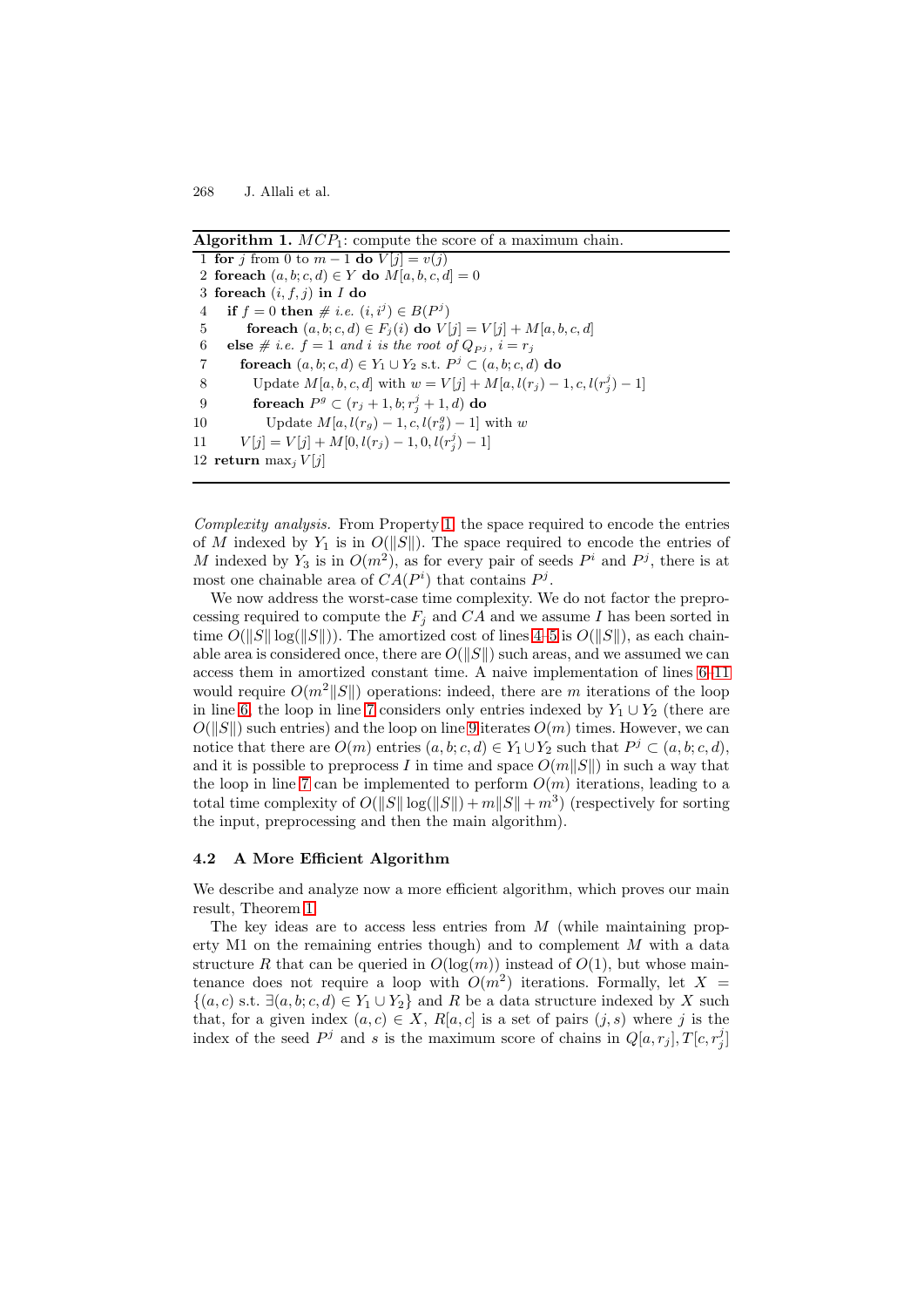that ends with  $P<sup>j</sup>$ . Roughly, M is used to access, still in  $O(1)$  time, the values  $MCP(a, l(r_j) - 1, c, l(r_j^j) - 1, \{P^0, \ldots P^{j-1}\})$  required to compute  $MCP^j$ <br>in equation (1) and  $R[a, c]$  is used to access in time  $O(\log(m))$  the scores of in equation [\(1\)](#page-6-3) and  $R[a, c]$  is used to access, in time  $O(log(m))$ , the scores of the best chains included in  $(Q[a, r_Q], T[c, r_T])$  (the values  $MCP(Q[e, f], T[g, h],$ <br> $\{P^0 \dots P^{j-1}\}\)$  in equation (1)) and replace the entries  $M[a, b, c, d]$  with  $(a, b; c, d) \in Y_1 \cup Y_2$ , which were used in the previous algorithm.  $\{P^0 \dots P^{j-1}\}\$  in equation [\(1\)](#page-6-3)) and replace the entries  $M[a, b, c, d]$  with  $(a, b; c)$  $(c, d) \in Y_1 \cup Y_2$ , which were used in the previous algorithm.

Finally, the algorithm iterates on a list of triples  $J = I \bigcup \left( \bigcup_{j=0}^{m-1} (l(r_j), -1, j) \right)$ , the local using the local contention with the following sorted using the lexicographic order used in the previous section, with the following modification: if we have two seeds  $P<sup>j</sup>$  and  $P<sup>g</sup>$  with  $g > j$  such that  $(l(r_j), l(r_j^j)) = (l(r_g), l(r_g^g))$  then only  $(l(r_j), -1, j)$  occurs in J. This preprocessing requires  $O(||S|| \log(||S||))$  time.

### <span id="page-9-15"></span>**Algorithm 2.**  $MCP_2(Q, T, S, v)$ : compute a maximum chaining from *S*.

<span id="page-9-16"></span><span id="page-9-10"></span><span id="page-9-9"></span><span id="page-9-6"></span><span id="page-9-4"></span><span id="page-9-3"></span><span id="page-9-2"></span><span id="page-9-1"></span><span id="page-9-0"></span>**for** *j* from 0 to  $m-1$  **do**  $V[j] = v(j)$ **foreach**  $(a, b; c, d) \in Y_3$  **do**  $M[a, b, c, d] = 0$ **foreach**  $(a, c) \in X$  **do**  $R[a, c] = \emptyset$  **foreach** (*i, f, j*) **in** *J* **do if**  $f = -1$  **then**  $\# i = l(r_j)$ <br>6 **for each**  $(a, c) \in X$  s.t.  $a$ , **foreach**  $(a, c) \in X$  s.t.  $a, c < l(r_j), l(r_j^j)$  **do**  $M[a, l(r_j) - 1, c, l(r_j^j) - 1] =$  value s of the last  $(y, s)$  of  $R[a, c]$  s.t.  $r_y^y < l(r_j^j)$ **else if**  $f = 0$  **then**  $\# (i, i^j) \in B(P^j)$ **foreach**  $(a, b; c, d) \in F_j(i)$  **do**<br>10 **Add to**  $V[j]$  the value s of t 10 Add to *V*[*j*] the value *s* of the last entry  $(y, s)$  of  $R[a, c]$  s.t.  $r_y^y \leq d$ **else**  $\# f = 1$  *and i is the root of*  $Q_{Pj}$ ,  $i = r_j$ <br>12 **foreach**  $(a, c) \in X$  s.t.  $a, c < l(r_i)$ ,  $l(r_i^j)$  **do foreach**  $(a, c) \in X$  s.t.  $a, c < l(r_j), l(r_j^j)$  do  $w = V[j] + M[a, l(r_j) - 1, c, l(r_j^j) - 1]$ <br>
14 **b** Leaven (*i*, *y*) into  $P[i, l]$  and an 14 Insert entry  $(j, w)$  into  $R[a, c]$  and update  $R[a, c]$  as follow: 15 Find the last entry  $(y, s)$  s.t.  $r_y^y < r_y^j$ *j* **if** *s<w* **then** 17 Insert  $(j, w)$  just after  $(y, s)$  in  $R[a, c]$ 18 Remove from *R*[*a, c*] all entries  $(z, t)$  s.t.  $r_j^j \le r_z^z$  and  $t < w$  $V[j] = V[j] + M[0, l(r_j) - 1, 0, l(r_j^j) - 1]$ <br>
20 notions were  $V[i]$ **return** max<sub>*j*</sub>  $V[j]$ 

<span id="page-9-14"></span><span id="page-9-13"></span><span id="page-9-12"></span><span id="page-9-11"></span><span id="page-9-8"></span><span id="page-9-7"></span><span id="page-9-5"></span>*Correctness of the algorithm.* We consider the following invariants.

- M2. After  $P^j$  has been processed, then  $M[a, b, c, d] = MCP(Q[a, b], T[c, d])$  $\{P^0, \ldots, P^j\}$  for every  $(a, b; c, d) \in Y_3$ .
- V1. After  $P^j$  has been processed, then  $V[j] = MCP'(Q, T, \{P^0, \ldots, P^j\}).$
- R1. After  $P<sup>j</sup>$  has been processed, then for all  $(a, c) \in X$ ,  $R[a, c]$  contains all (*y, s*) that satisfies
	- a.  $y \leq j$  and  $s = MCP'(Q[a, r_y], T[c, r_y^y], \{P^0, \ldots, P^y\}).$ <br>
	b. ∀(*z, t*) ∈ *R*[*a, c*]*, r<sup>z</sup><sub>z</sub> < ry*<sup>*y*</sup> ⇒ *t* < *s*.<br>
	∀(*a, c*) ∈ *X R*[*a, c*] is totally ordered as follows: (*u, s*) <
- R2.  $\forall (a, c) \in X$ ,  $R[a, c]$  is totally ordered as follows:  $(y, s) < (z, t)$  iff  $r_y^y < r_z^z$ .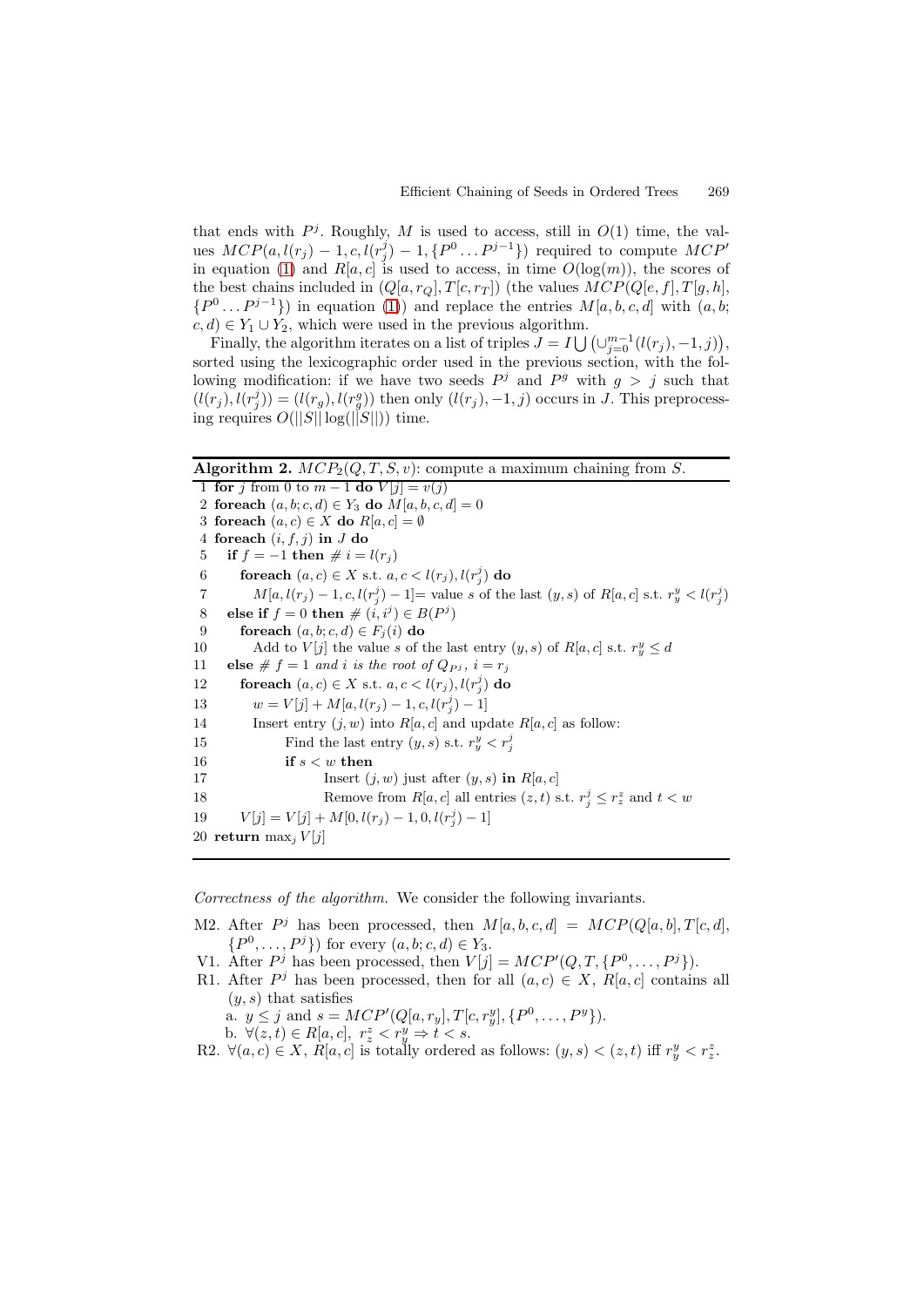We first assume that R1 and R2 are satisfied. As previously, if V1 is satisfied, then the algorithm computes  $MCP(Q, T, S)$ . The initialization line [1](#page-9-0) ensures that  $V[i]$  contains  $v(i)$ . Next to prove V1 we only need to show that, when we process a border *i* of a seed  $P<sup>j</sup>$ , in line [10](#page-9-1) we add to  $V[j]$  the best chain of each chainable area  $(a, b; c, d)$  of the border; it follows from  $(1)$  the fact that every seed  $P^{j+e}$  with  $e > 0$  does not belong to the forest  $Q[a, b]$  (because  $b < i \leq r_{j+e}$ ) and thus can not belong to a chain in the  $(a, b, c, d)$  area, (2) the fact that the score of this chain is present in  $R[a, c]$  (from R1) and (3) the fact that it is the last entry  $(y, s)$  such that  $r_y^y \leq d$  (from R2).<br>
M<sub>2</sub> is similar to M<sub>1</sub> but restricted to ontri-

M2 is similar to M1 but restricted to entries  $M[a, b, c, d]$  such that  $(a, b; c, d) \in$ *Y*3. To check it is satisfied, we only need to focus on line [7,](#page-9-2) as it is the only line that updates *M*. For entries  $M[a, b, c, d]$  such that  $a \ge l(r_j)$  or  $c \ge l(r_j^j)$ , then  $M[a, b, c, d] = 0$  due to the initialization in line 1. For all other entries M<sub>2</sub> follows  $M[a, b, c, d] = 0$  due to the initialization in line [1.](#page-9-0) For all other entries, M2 follows immediately from R1 and R2, using argument similar to the previous ones.

Finally, we need to check that R1 and R2 are satisfied. First, as previously, in the case where  $a \ge l(r_j)$  or  $c \ge l(r_j^j)$ ,  $R[a, c] = \emptyset$  which is ensured by the initial-ization in line [3.](#page-9-3) So we need only to consider the case where  $a, c < l(r_j), l(r_j^j)$ ,<br>that is handled in lines 11 to 18. Every seed  $P^y$  such that  $y < i$  has already home that is handled in lines [11](#page-9-4) to [18.](#page-9-5) Every seed  $P<sup>y</sup>$  such that  $y < j$  has already been processed and  $s = MCP'(Q[a, r_y], T[c, r_y^y], \{P^0, \ldots, P^y\})$  can not be modified of *Py* has been processed so lines 12 and 13, together with M2, ensure that after *P*<sup>y</sup> has been processed, so lines [12](#page-9-6) and [13,](#page-9-7) together with M2, ensure that  $(y, s)$  has been inserted into  $R[a, c]$  previously, and the same argument applies if  $y = j$ . Entries  $(z, t)$  removed at line [18](#page-9-5) do not belong to any of these  $(y, s)$ , which implies that R1.a and R1.b, and so R1, are satisfied.  $R2$  is obviously satisfied from the position where  $(j, w)$  is inserted into  $R[a, c]$  in line [17.](#page-9-8)

*Complexity analysis.* The space complexity is given by the space required for structures *M* and *R*. *M* requires a space in  $O(m^2)$  as it is indexed by  $Y_3$ . *R* requires a space in  $O(m||S||)$ , as  $|Y_1 \cup Y_2| \in O(||S||)$  and for each seed  $P<sup>j</sup>$ , an entry  $(j, s)$  is inserted at most once in each  $R[a, c]$ . All together, the space complexity is then  $O(m^2 + m||S||) = O(m||S||)$ .

We now describe the time complexity. First, note that following the technique used for computing maximum chains in sequence [\[7](#page-12-4)[,10](#page-12-5)[,13\]](#page-12-6), the structures  $R[l_Q, l_T]$  can be implemented using classical data structures such as AVL or concatenable queues supporting query requests, insertions and deletions, successor and predecessor, in a set of *n* totally ordered elements in  $O(\log(n))$  worst-case time.

Now, we analyze the complexity of lines [5](#page-9-9) to [7.](#page-9-2) The loop of line [6](#page-9-10) is performed at most  $O(m||S||)$  times and each iteration requires  $O(\log(m))$  in time (line [7\)](#page-9-2), which gives an amortized time complexity of  $O(m||S|| \log(m))$ .

Line [10](#page-9-1) is applied at most once for each of the  $O(||S||)$  chainable area  $F_i(i)$  $(Property 1)$  $(Property 1)$ , and each iteration requires  $O(\log(m))$ , which gives an  $O(||S|| \log(m))$ amortized time complexity.

Finally, we analyze the complexity of lines [11](#page-9-4) to [19.](#page-9-11) First, we do not consider the operation in line [18.](#page-9-5) The loop starting in line [12](#page-9-6) is performed in  $O(m)$ , and the complexity of each loop is in  $O(||S||)$ . The cost of the operations performed during each iteration is  $O(\log(||S||))$  (lines [13](#page-9-7) and [16](#page-9-12) are both performed in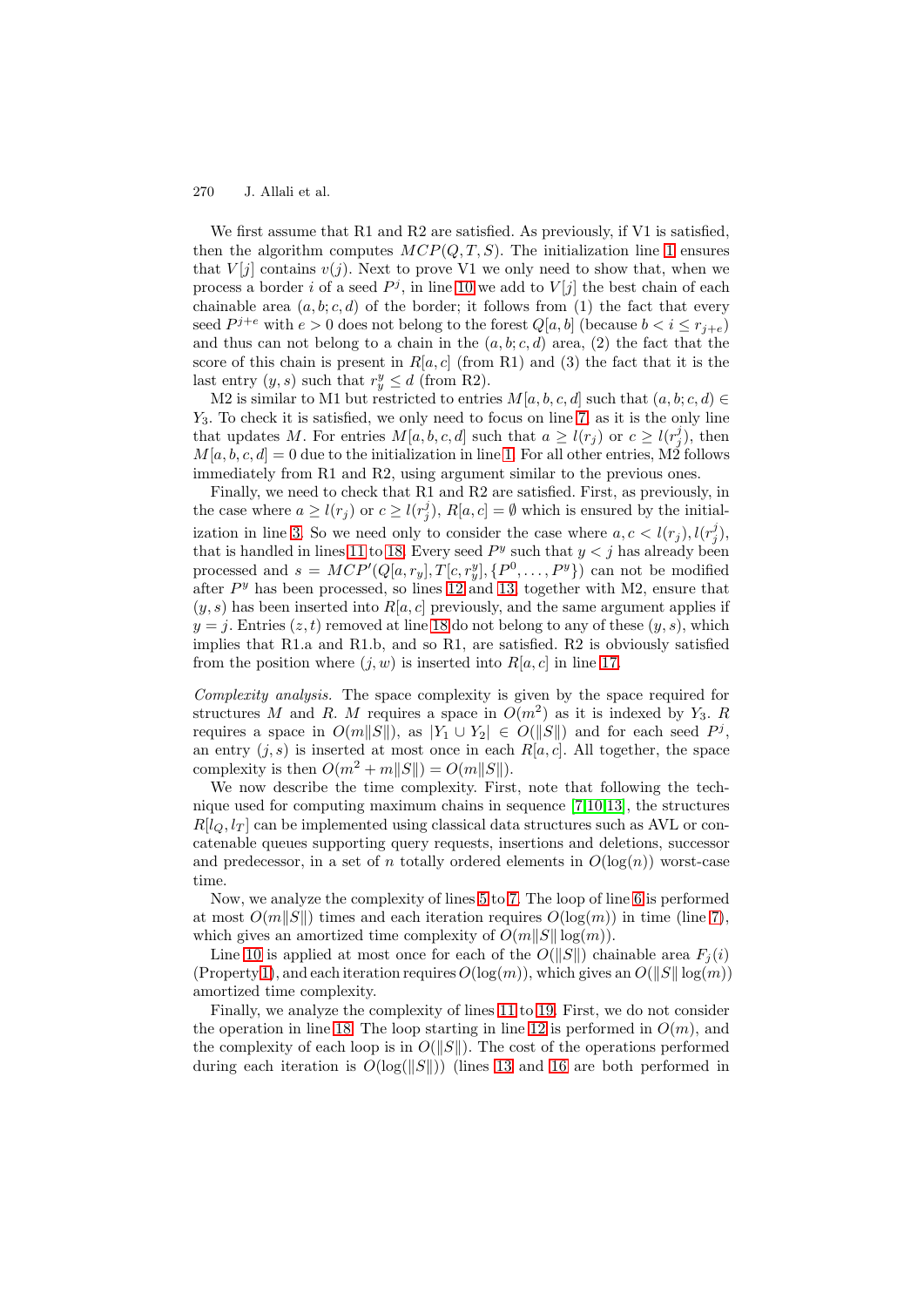$O(1)$  and lines [14](#page-9-13) and [15](#page-9-14) in time  $O(\log(||S||))$ . The total time complexity of this part, without considering line [18,](#page-9-5) is then  $O(m||S|| \log(||S||))$ . To complete the time complexity analysis, we show that the amortized complexity of line [18](#page-9-5) is in  $O(m||S||)$ . Indeed, it follows from R2 that all entries removed in one step are consecutive in the total order on  $R[a, c]$  defined in R2. Hence, if one call to line [18](#page-9-5) removes *k* elements from  $R[a, c]$ , it can be done in  $O((k + 2) \log(m))$ time, as the successor of a given element can be retrieved in  $O(\log(m))$  time. As every element of *R* is removed at most once during the whole algorithm, this leads to an amortized complexity of  $O(m||S|| \log(m))$  for line [18.](#page-9-5) Altogether, our algorithm solves computes  $MCP(Q, T, S)$  in time  $O(m||S|| \log(m))$ , using standard data structures and after a preprocessing in time  $O(||S|| \log(||S||)$  to compute the chainable areas and to sort *J*.

*Additional remarks.* If we consider that *Q* and *T* are sequences, or, as described in Section [2,](#page-1-0) unary trees, then each of the two trees has a single leaf and each seed is unambiguously defined by its root and border, which implies that  $||S|| = m$ . There is only one  $R[a, c]$ , as  $a = c = 0$ , that contains  $O(m)$  entries. Hence, all loops that were iterating on *R* have now a single iteration, which reduces the time complexity by a factor *m* to  $O(||S|| \log(m)) = O(m \log(m)).$ 

In the complexity analysis above, we followed the approach used for expressing the complexity of chaining in sequences, as we expressed the complexity only in terms of the size of the seeds. To express the complexity of our algorithm in terms of the size of *Q* and *T* , a finer analysis of the data structure *R* and of the number of different chainable areas leads to the following result: the worstcase space complexity of our algorithm is  $O(|Q|^2|T|^2)$  (similar to the algorithm of Heyne et al.), and its worst-case time complexity is in  $O(||S|| \log(||S||) +$  $|O||T|\log(|T|/(|O||T|+m))$ , to compare with the complexity of the Heyne et all algorithm, which is in  $O(||S|| \log(||S||) + |Q|^2 |T|^2 (|Q||T| + m))$  [\[1\]](#page-12-14). This alternative complexity analysis is mostly of theoretical interest as in practice, for RNA analysis, one can expect that  $m \ll |Q||T|$ .

## **5 Conclusion**

The current paper describes algorithms to solve chaining problems in ordered trees. With respect to similar problems in sequences, these methods exhibit a linear factor increase both in time and space. Chains so obtained can be used to speed-up RNA structure comparisons, as illustrated in [\[8,](#page-12-13)[12\]](#page-12-15).

A natural question related to chaining problems, that, as far as we know, has not been considered in the case of sequences, is to decide whether a given seed *P* of a set of seeds *S* belongs to *any* optimal chains or not. However a trade-off between quality and speed needs to be found. Indeed, identifying these *always optimal* seeds would probably ensure a chain of good quality, whereas the high complexity of these identifications might slow down the detection of similar structures in a large database.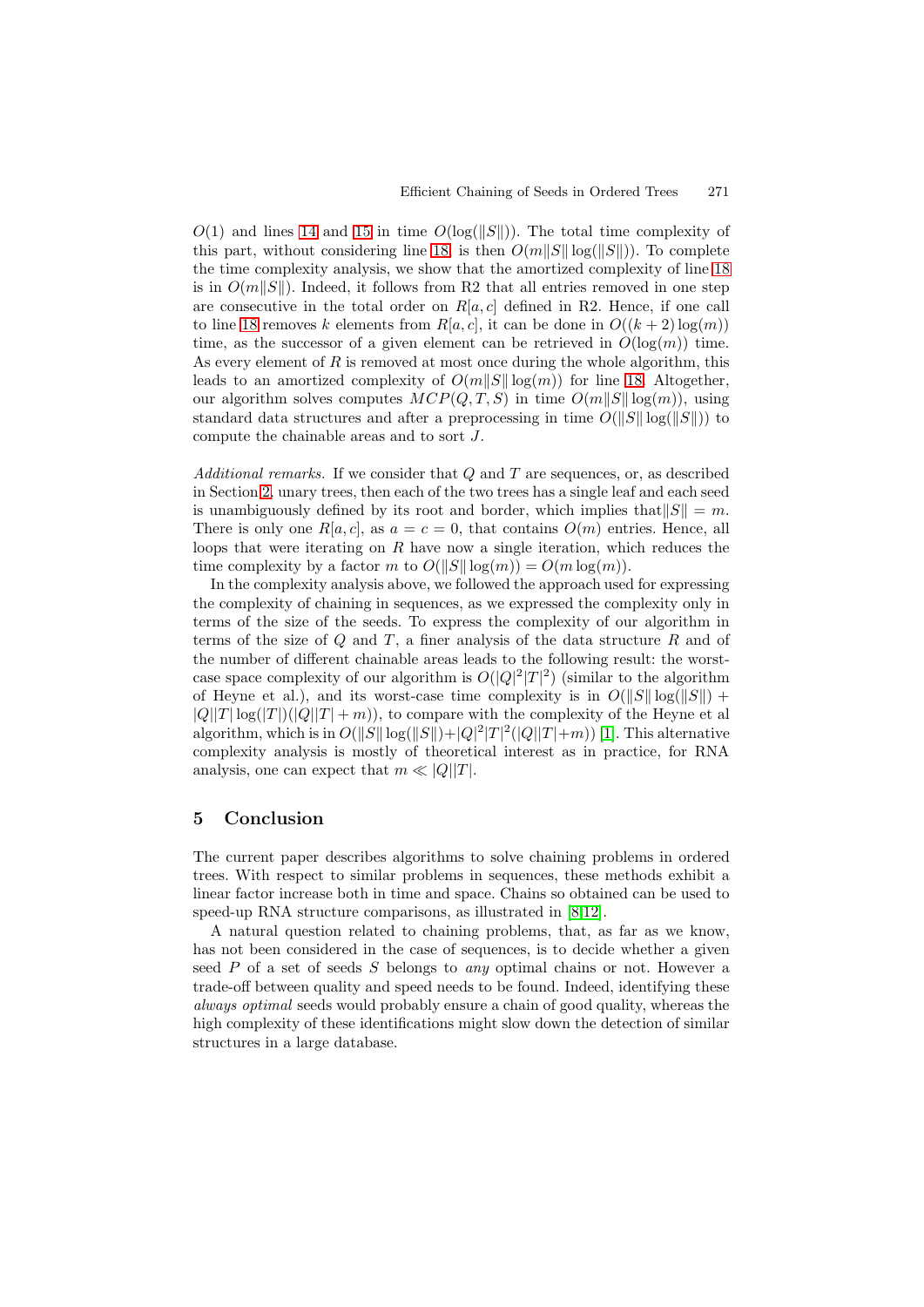**Acknowledgements.** Pacific Institute for Mathematical Sciences (PIMS, UMI CNRS 3069), Agence Nationale pour la Recherche project BRASERO (ANR-06-BLAN-0045), Natural Sciences and Engineering Research Council of Canada (NSERC), Multiscale Modeling of Plants associated team (INRIA).

## <span id="page-12-14"></span>**References**

- 1. Allali, J., Chauve, C., Ferraro, P., Gaillard, A.-L.: Efficient chaining of seeds in ordered trees. arXiv:1007.0942v1 [q-bio.QM] (2010)
- <span id="page-12-0"></span>2. Altschul, S.F., Gish, W., Miller, W., Myers, E.W., Lipman, D.J.: Basic local alignment search tool. J. Mol. Biol. 215(3), 403–410 (1990)
- <span id="page-12-3"></span>3. Aluru, S. (ed.): Handbook of Computational Molecular Biology. CRC Press, Boca Raton (2005)
- 4. Backofen, R., Will, S.: Local sequence-structure motifs in RNA. J. Bioinform. Comput. Biol. 2(4), 681–698 (2004)
- <span id="page-12-12"></span>5. Demaine, E.D., Mozes, S., Rossman, B., Weimann, O.: An optimal decomposition algorithm for tree edit distance. ACM Trans. Algorithms 6(1), Article 2 (2009)
- <span id="page-12-9"></span>6. Gardner, P.P., Daub, J., Tate, J.G., et al.: Rfam: updates to the RNA families database. Nucleic Acids Res. 37(Database issue), D136–D140 (2009)
- <span id="page-12-4"></span>7. Gusfield, D.: Algorithms on Strings, Trees and Sequences. Cambridge University Press, Cambridge (1997)
- <span id="page-12-13"></span>8. Heyne, S., Will, S., Beckstette, M., Backofen, R.: Lightweight comparison of RNAs based on exact sequence-structure matches. Bioinformatics 25(16), 2095– 2102 (2009)
- <span id="page-12-11"></span>9. Jiang, T., Lin, G., Ma, B., Zhang, K.: A general edit distance between RNA structures. J. Comput. Biol. 9(2), 371–388 (2002)
- <span id="page-12-5"></span>10. Joseph, D., Meidanis, J., Tiwari, P.: Determining DNA sequence similarity using maximum independent set algorithms for interval graphs. In: Nurmi, O., Ukkonen, E. (eds.) SWAT 1992. LNCS, vol. 621, pp. 326–337. Springer, Heidelberg (1992)
- <span id="page-12-1"></span>11. Lipman, D.J., Pearson, W.R.: Rapid and sensitive protein similarity searches. Science 227(4693), 1435–1441 (1985)
- <span id="page-12-15"></span>12. Lozano, A., Pinter, R.Y., Rokhlenko, O., Valiente, G., Ziv-Ukelson, M.: Seeded tree alignment. IEEE/ACM TCBB 5(4), 503–513 (2008)
- <span id="page-12-6"></span>13. Ohlebusch, E., Abouelhoda, M.I.: Chaining Algorithms and Applications in Comparative Genomics. In: Handbook of Computational Molecular Biology. CRC Press, Boca Raton (2005)
- <span id="page-12-2"></span>14. Pearson, W.R., Lipman, D.J.: Improved tools for biological sequence comparison. PNAS 85(8), 2444–2448 (1988)
- <span id="page-12-7"></span>15. Pedersen, J.S., et al.: Identification and classification of conserved RNA secondary structures in the human genome. PLoS Comput. Biol. 2(4), e33 (2006)
- <span id="page-12-8"></span>16. Shapiro, B.A., Zhang, K.: Comparing multiple RNA secondary structures using tree comparisons. CABIOS 6, 309–318 (1990)
- <span id="page-12-10"></span>17. Zhang, K., Shasha, D.: Simple fast algorithms for the editing distance between trees and related problems. SIAM J. Comput. 18(6), 1245–1262 (1989)